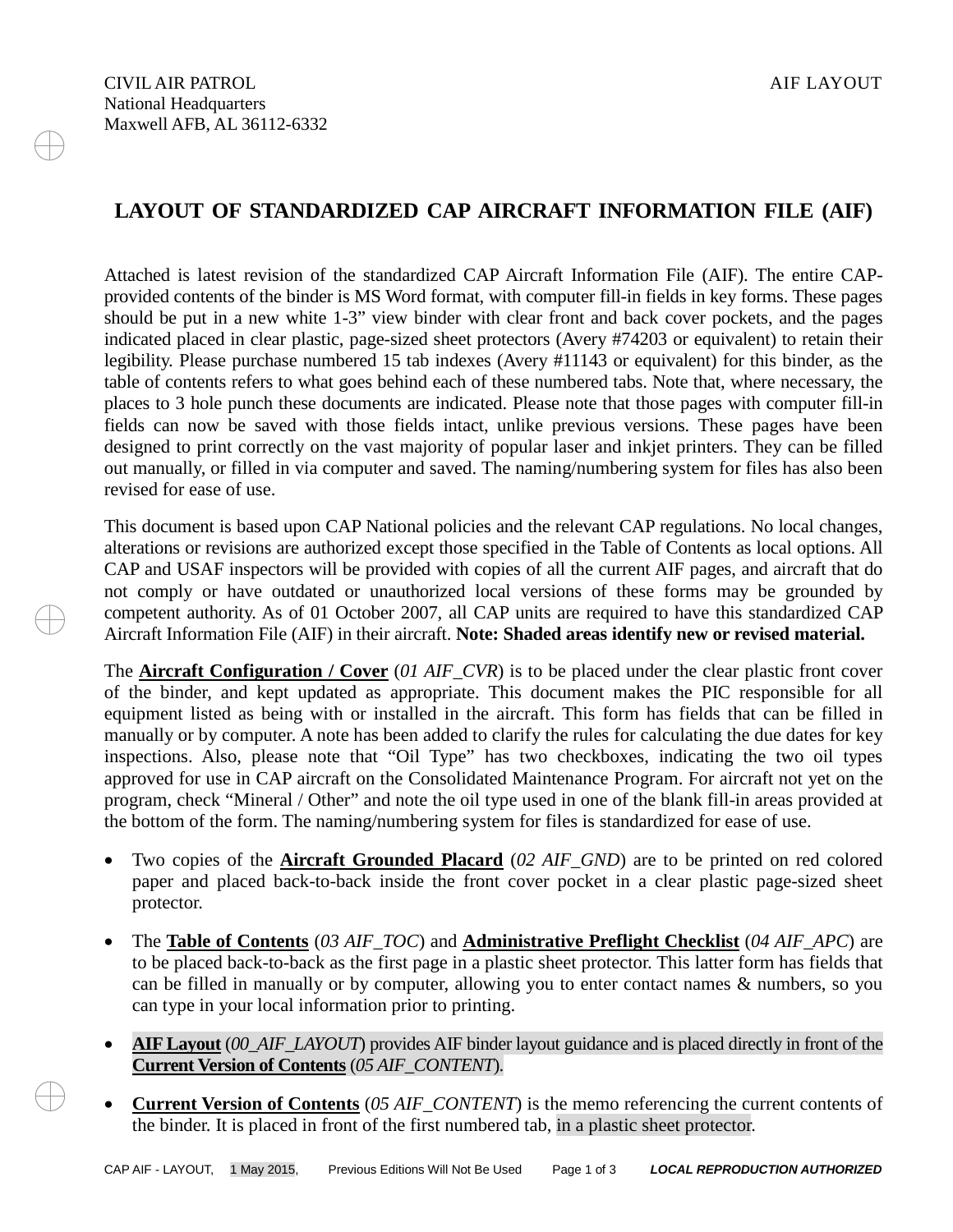- **TAB 1: The Aircraft Flight Time Log 1** (*06 AIF\_FLT\_LOG\_1*) and **Aircraft Flight Time Log 2** (*07 AIF\_FLT\_LOG\_2*) are to be placed back-to-back in a plastic sheet protector behind this tab, followed by the second page of *07 AIF\_FLT\_LOG\_2*, also in a plastic sheet protector. Multiple copies of **Aircraft Flight Time Log 3** (*08 AIF\_FLT\_LOG\_3*) are to be placed after them. This form has fields that can be filled in manually or by computer, allowing you to enter and save custom information for your Wing or unit.
- **TAB 2: Equipment / Inspection / Document Requirements** (*09 AIF\_EQP\_INST*) is to be placed in a plastic sheet protector behind this tab. The former Aircraft Discrepancy Log page is no longer used by CAP as per the FAA. Also included (to be placed behind the Aircraft Equipment / Inspection / Document Requirements page) is a letter from the manufacturer of the SDIS equipment (*11 AIF\_R100*) stating our pilots can legally remove / install this equipment as necessary. This can be shown to FAA inspectors should there be any questions during a ramp check.
- **TAB 3: VOR Test Record & Fire Extinguisher Inspection** (*12 AIF\_VOR-FE*). Please insure aircraft used for IFR operations have a current notation regarding this check as per the relevant FARs. Requirements are listed on **Equipment / Inspection / Document Requirements** behind Tab 2. This form has fields that can be filled in manually or by computer, allowing you to enter and save custom information for your Wing or unit. **The second (back) page of this document is used to conduct the monthly fire extinguisher inspection**; instructions are self-explanatory and provided on the sheet.
- **TAB 4. Aircraft-Specific V-Speeds** is where data specific to the actual airframe is to be placed. Data is to come from serial-number specific POH, checklist or engine/airframe STC.
- **TAB 5. Aircraft-Specific Weight & Balance Data** is where information specific to the actual current airframe W&B is to be placed. Data is to come from current, A&P generated W&B form.
- **TAB 6. Aircraft-Specific Cruise Performance** is where information specific to the actual current airframe cruise fuel consumption and range is to be placed. Data is to come from serial-number specific POH, checklist or engine/airframe STC.
- **TAB 7. Aircraft-Specific Equipment Instructions** is where information specific to the actual equipment installed in that airframe should go. This includes GPS and other information not otherwise included in the POH or supplementary manuals included in the cockpit.
- **TAB 8. Wing / Region CAP Radio Channel Information** is where information specific to local channelization of the CAP radio installed in that airframe should go. Please note that this information is to be treated For Official Use Only and not to be shared with or shown to any unauthorized personnel.
- **TAB 9. CAPR 60-1, 62-2 And Additional CAP Regulations As Needed** is where current copies of these regulation should go. Wing and Region Commanders can add whatever additional regulations they feel are relevant.
- **TAB 10. Operational Risk Management Instructions** (*13 AIF\_ORM\_INST*) is to be placed in a plastic sheet protector behind this tab. Multiple copies of the **Operational Risk Management Forms** (*14 AIF\_ORM*) are to be placed after this. It is strongly urged that copies of this form are utilized for all CAPF 5 and 91 checkrides as well as all real and practice mission sorties. These forms were formerly known as the Tactical Risk Management forms.
- **TAB 11. Unit/Wing/Region CAPR 62-2 Supplements** is where current copies of these regulation supplements should go.